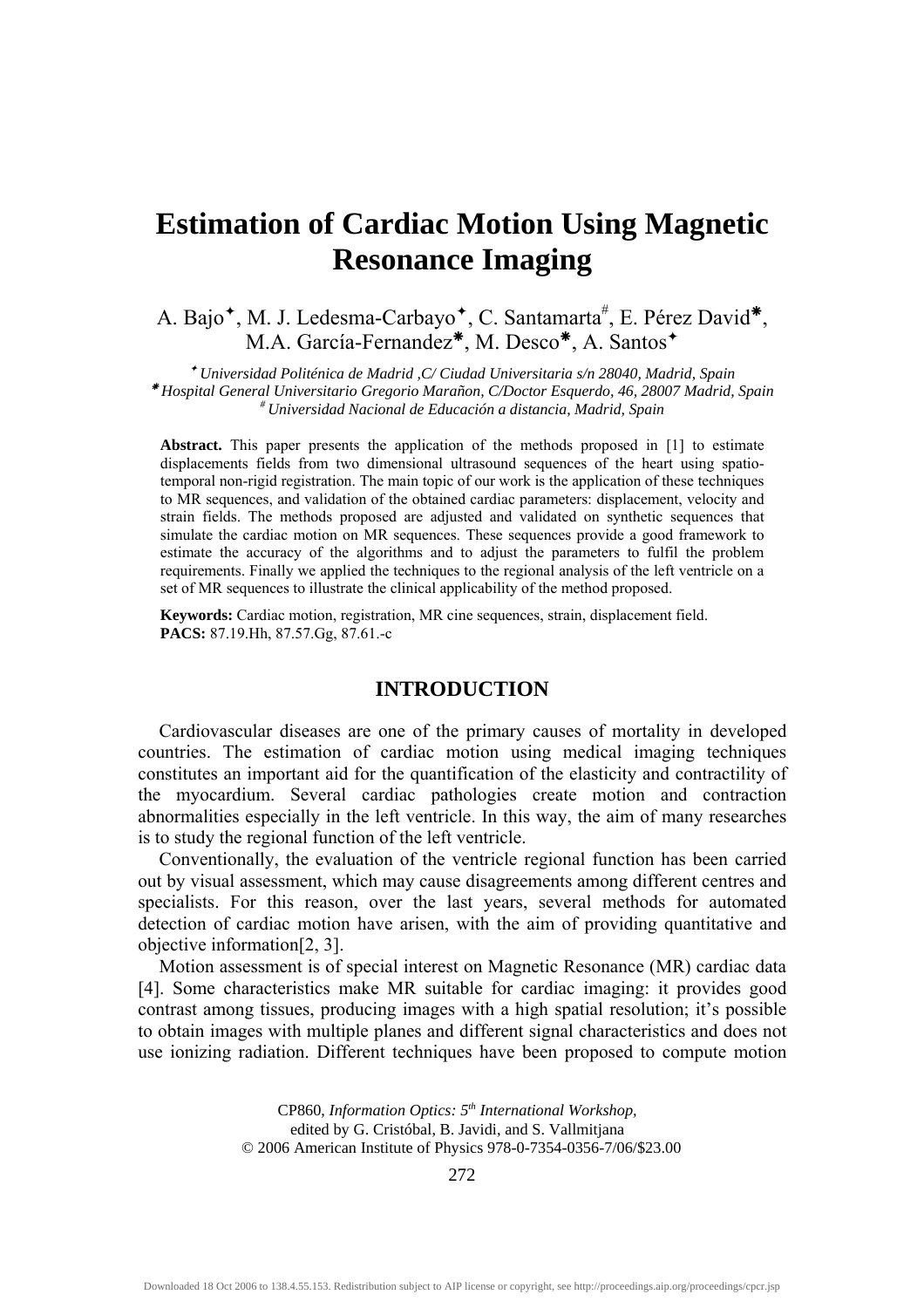fields on Tagged MR data, either using deformable models or registration algorithms [5, 6]. However, not much work has been done on conventional MR cine sequences. In this paper, we propose spatio-temporal non-rigid registration techniques based on pixel intensity to estimate the dense displacement field of the myocardium from 2D cine sequences.

#### **METHODS**

Two different algorithms are used to estimate the dense displacement field of the myocardium. They are described in [1, 7] and based in semi-local elastic registration. The solution of the problem is a deformation field, found using a multidimensional optimization strategy and gradient methods. Splines are used to obtain a continuous expression of the sequence:

$$
f_{test}^c(\mathbf{x}) = \sum_{i \in I} b_i \beta_q(\mathbf{x} - \mathbf{i})
$$
 (1)

Both algorithms are based on pixel intensity, and a similarity criterion based on the sum of squared differences.

# **Consecutive Registration**

Consecutive registration allows us to estimate the displacement field by calculating the interframe displacement fields  $g(x)$ , as it is described in [7]. The total deformation field  $g(t, x)$  is then obtained from the contribution of the partial fields, calculated by registering pairs of consecutive images.

The similarity criterion minimizes the differences between consecutive images, and it is expressed as follows:

$$
E = \sum_{i \in I} e_i^2 = \sum_{i \in I} \left( f_{def}(\mathbf{i}) - f_{ref}(\mathbf{i}) \right)^2 = \sum_{i \in I} \left( f_{test}(\mathbf{i} + \mathbf{g}'(\mathbf{i})) - f_{ref}(\mathbf{i}) \right)^2 \tag{2}
$$

where **I** represents the set of coordinates that define the region of interest.

The dense displacement field is represented by a linear combination of quadratic spline functions, placed on a uniform rectangular grid.

$$
\mathbf{g}'(\mathbf{x}) = \sum_{j \in \mathcal{Z}^N} \mathbf{c}_j \beta_r \left( \frac{\mathbf{x}}{h - \mathbf{j}} \right)
$$
 (3)

The parameter  $h$  determines the grid spacing, while coefficients  $c_j$  control the solution smoothness.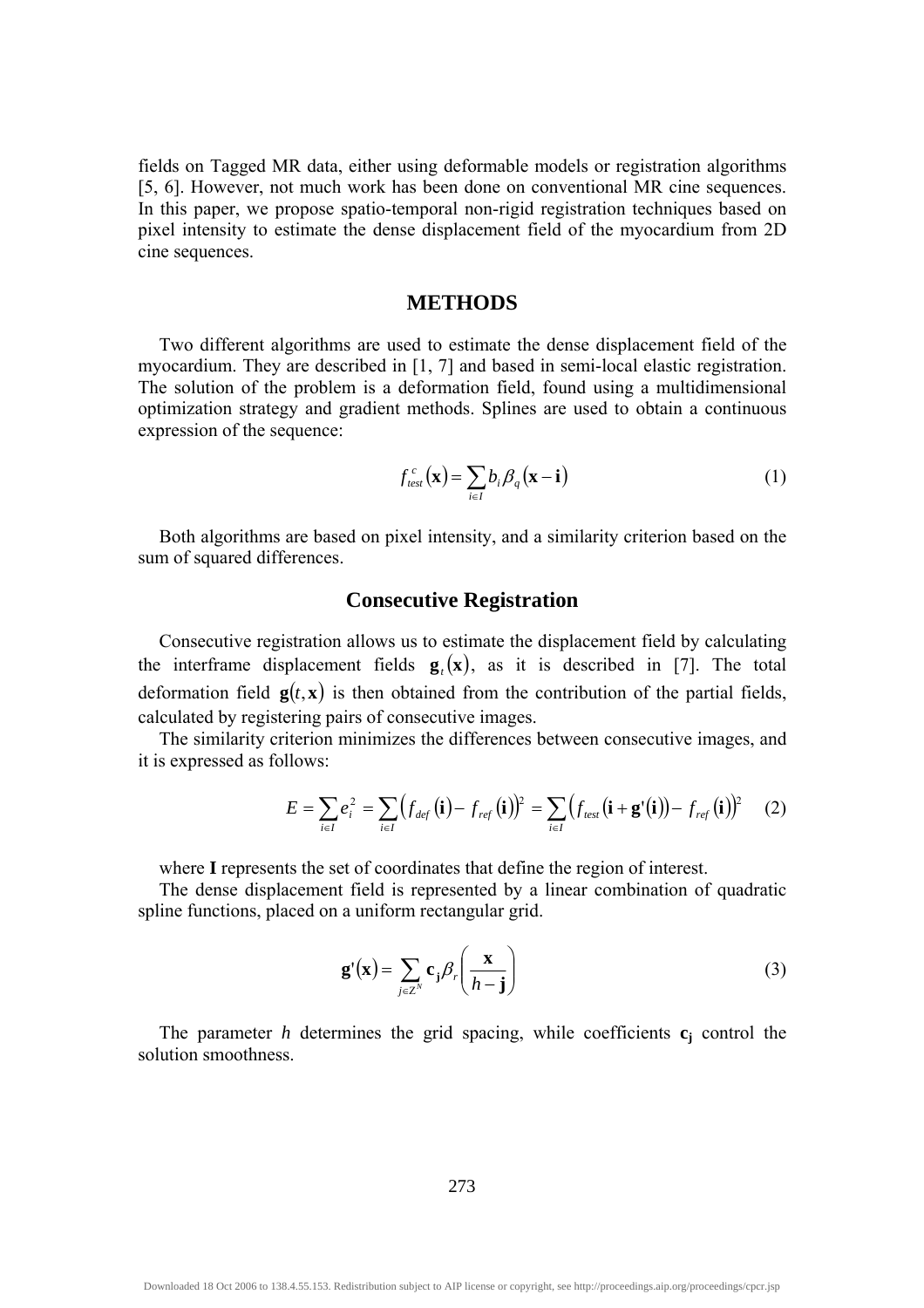# **Spatio-Temporal Registration**

In this case, we estimate  $g(t, x)$  working globally on all the images. The dense displacement field is represented as a continuous function, which applied to a sequence, compensates its movement.

Optimization criterion is defined as the mean along all the sequence of a criterion defined for each image  $E_t$ . We can choose between two different criteria:

− *A criterion* tries to minimize the quadratic difference between every frame with respect the first one in the sequence, which is used as reference image.

$$
E_{t} = \frac{1}{N_{t}} \sum_{i \in I} (f(t, g(t, i)) - f(0, i))^{2}
$$
 (4)

where  $N_I$  is the number of pixels in the selected area

− *B* criterion minimizes the difference between consecutive images. It may work better if each frame is similar to the previous one, but doesn't have resemblance with the first of the sequence. The expression of *Et* is:

$$
E_{t} = \frac{1}{N_{t}} \sum_{i \in I} (f(t, g(t, i)) - f(t - 1, g(t - 1, i)))^{2}
$$
 (5)

Using spatio-temporal registration, the deformation function is represented by a linear model, with parameters *dij,* separable in time and space:

$$
g(t,x) = x + \sum_{l \in L} \sum_{j \in J} \mathbf{d}_{j,l} \phi_j(\mathbf{x}) \psi_l(t)
$$
 (6)

$$
\phi_{j}(\mathbf{x}) = \beta^{n}(x_{1} / h - j_{1}) \cdot \beta^{n}(x_{2} / h - j_{2}), \text{ where } \mathbf{x} = (x_{1}, x_{2}) \text{ and } \mathbf{j} = (j_{1}, j_{2})
$$
 (7)

$$
\psi_l(t) = \beta^n(t/s - l) \tag{8}
$$

In this case, splines are not only located in a spatial grid, determined by *h*, but also in a temporal one, governed by parameter *s*.

#### **Cardiac parameters obtained**

The aim of the register process is to obtain cardiac parameters which are useful to study regional ventricular function. For that reason, we calculate:

− *Displacement:* We estimate the displacement field along the three directions of the space (radial, longitudinal and circumferential)

$$
u = \frac{1}{N_R} \sum_{i \in R} (\mathbf{g}(t_c, \mathbf{i}) - \mathbf{i}) \qquad u_{ax} = \mathbf{u} \cdot v_{ax} \, ; \qquad u_{long} = \mathbf{u} \cdot v_{long} \quad y \quad u_{circ} = \mathbf{u} \cdot v_{circ} \quad (9)
$$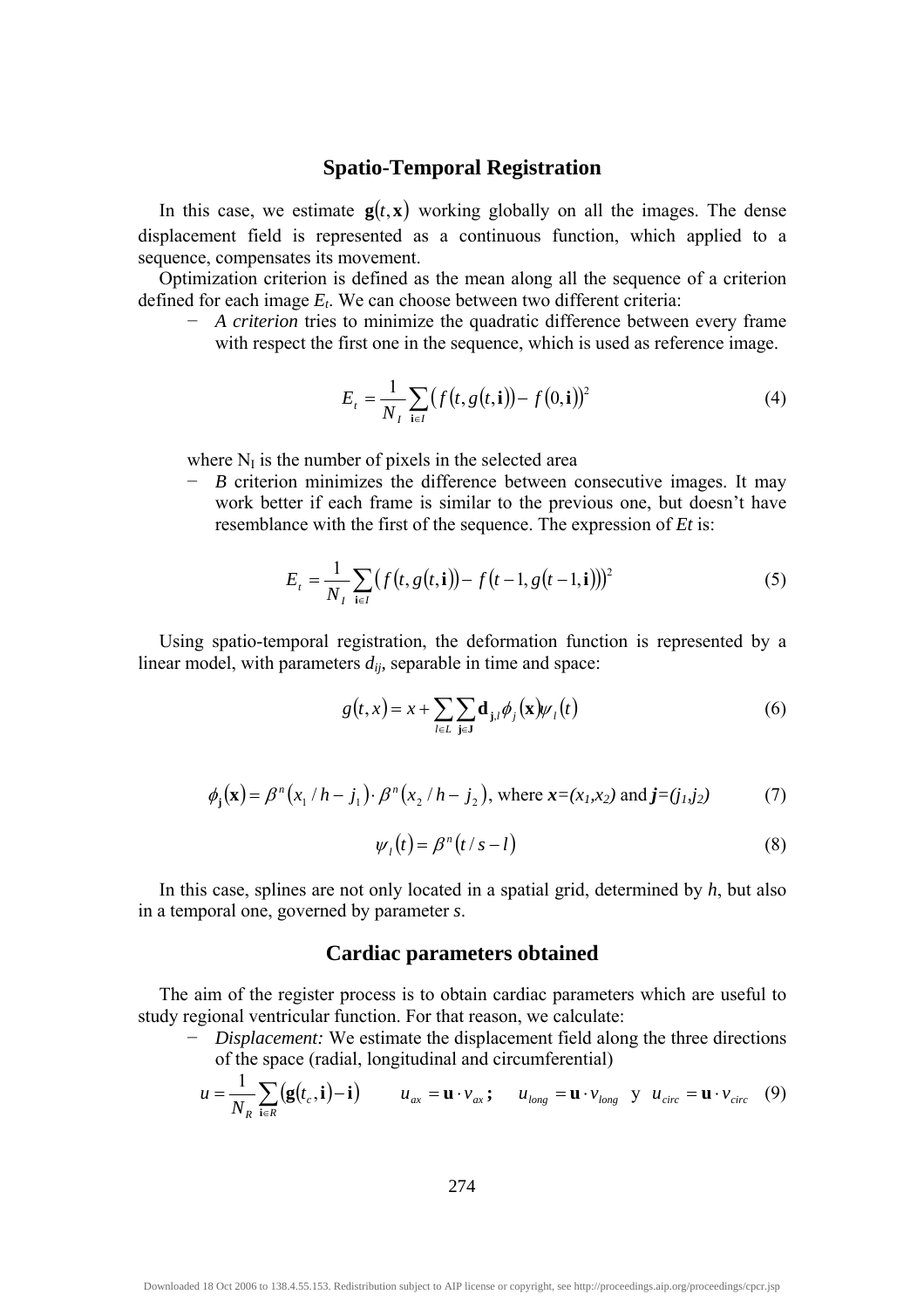− *Velocity*: Once we have obtained the displacement field, same components of the velocity vector can be computed as:

$$
\mathbf{v}(t,\mathbf{x}) = \frac{d\mathbf{g}(t,\mathbf{x})}{dt} \tag{10}
$$

− *Strain tensor:* The strain tensor is one of the most important parameters in the study of the cardiac function. The dense displacement field permits to calculate the deformation gradient **F**, and then Green-Lagrange strain tensor **E** is obtained as it is shown below:

$$
\mathbf{F} = \nabla_{\mathbf{x}} \mathbf{g} + \mathbf{I} \qquad \qquad \mathbf{E} = \frac{1}{2} (\mathbf{C} - \mathbf{I}) = \frac{1}{2} (\mathbf{F}^T \mathbf{F} - \mathbf{I}) \tag{11}
$$

# **EXPERIMENTS**

#### **Simulated data**

The first experiments were done with simulated data, generated from a short axis end-diastole image, with a pixel size of  $1.17x1.17$  mm<sup>2</sup>, a spatial resolution of 204x176 pixels and a slice thickness of 8 mm (Figure 1) .We deformed the image, using the function  $g_0$  obtaining a sequence with 30 frames:

$$
g_0(t,\mathbf{r}) = \chi(\mathbf{r}) \cdot \zeta(t)
$$

 $\chi(\mathbf{r})$  represents the spatial deformation. Its objective is to simulate the myocardial contraction, causing more radial movement in the pericardium wall than in the endocardium one. In this way, myocardium thickness changes when the temporal function is applied. It is also composed of a circumferential term that rotates the whole image to simulate circumferential movement of the heart, and only depends on the distance of each point to the centre of the ventricle

$$
\chi(\mathbf{r}) = \begin{cases} k \cdot \operatorname{sen}\left(\frac{\pi}{2} \frac{r}{r_c}\right) & \text{for} \quad r < r_c \\ k \cdot \operatorname{sen}\left(\frac{\pi}{2} \frac{r - r_1}{r_c - r_1}\right) & \text{for} \quad r_c < r < r_{\text{ext}} \\ k \cdot \operatorname{sen}\left(\frac{\pi}{2} \frac{r_{\text{ext}} - r_1}{r_c - r_1}\right) & \text{for} \quad r_{\text{ext}} < r \end{cases} \tag{12}
$$

where  $r_c$  is the endocardium radius,  $r_{ext}$  the pericardium radius, and  $k$  a constant whereby we can change the amplitude of the displacement.

 $\zeta(t)$  simulates left ventricular contraction through the cardiac cycle (Figure 1):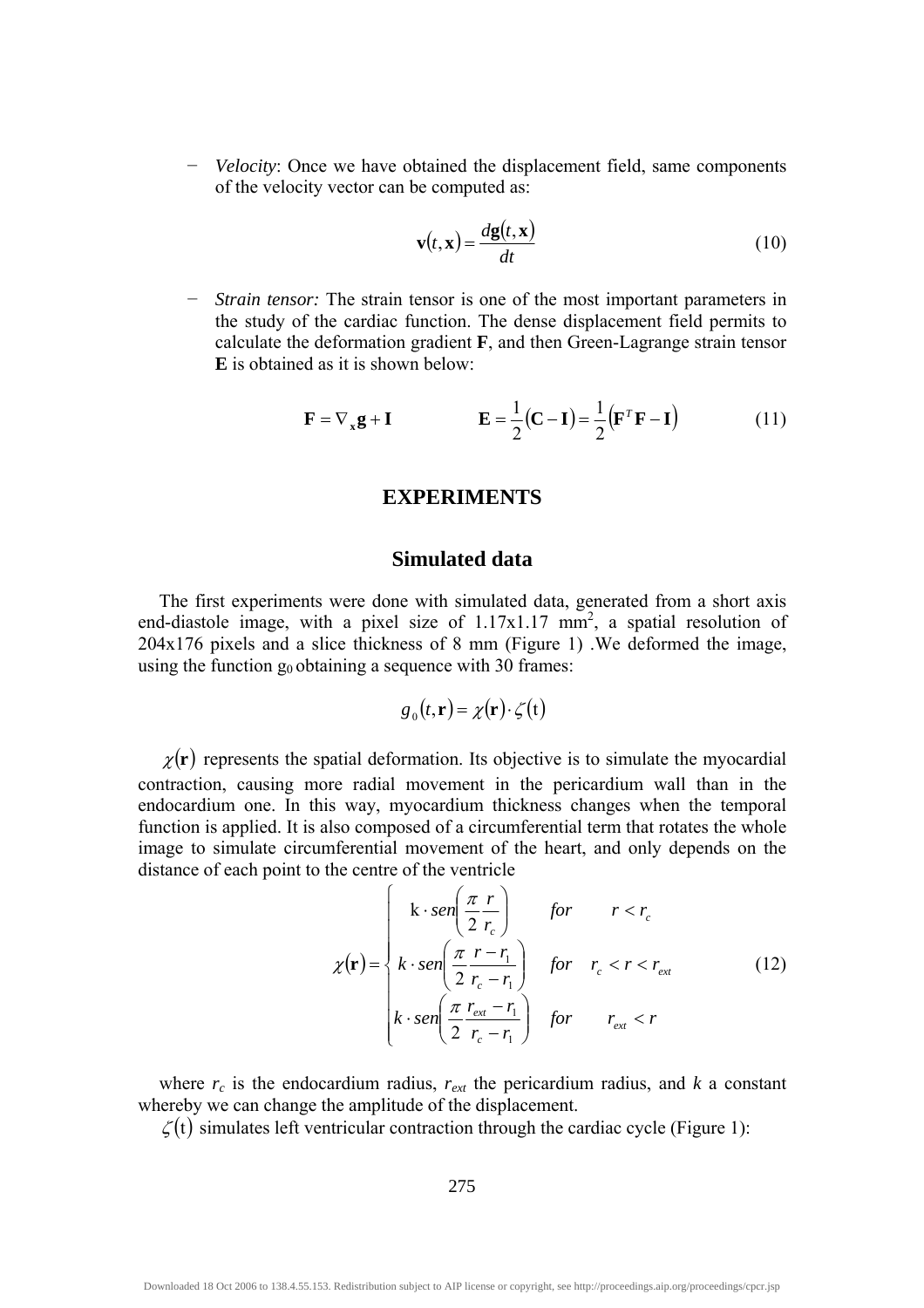$$
\zeta(t) = \operatorname{sen}^{2} \left( \frac{\pi t}{3 \cdot \frac{T}{4}} \right) e^{-3t} + \frac{1}{1000A} \cdot \operatorname{sen}^{2} \left( \frac{\pi t}{\frac{T}{3}} \right) \cdot e^{5.8 \cdot t}
$$
(13)

**FIGURE 1.** *Left*: curve representing temporal function ζ(t) .*Right*: First images of the phantom sequence, without noise (up) and with noise (down)

After generating the whole sequence, Gaussian noise was added in the K-space to make the simulated sequences more realistic (Figure 1), and to test the robustness of the algorithms with noise. The value of the noise is equal to the 5% of the image maximum.

Using this sequence, we have determined the optimal values of the registration parameters and the performance of the different algorithms.

### **Acquired Data**

The evaluation also included real cardiac MR sequences from "Hospital Gregorio Marañon". 55 sequences from 15 different healthy volunteers were acquired (2C, 4C and short axis), with a Philips Intera, and with a wide range of time resolution values. The aims of these experiments were to determine:

- which method allows us to obtain a better estimation
- how many images are more appropriate to calculate cardiac parameters
- which view is the most appropriated to estimate myocardial movement

The method used to achieve the previous purposes was to compare the resulting curves of different regions, using a platform designed with IDL software. Displacement, velocities and strains have been calculated, as the mean values of each pixel within a region.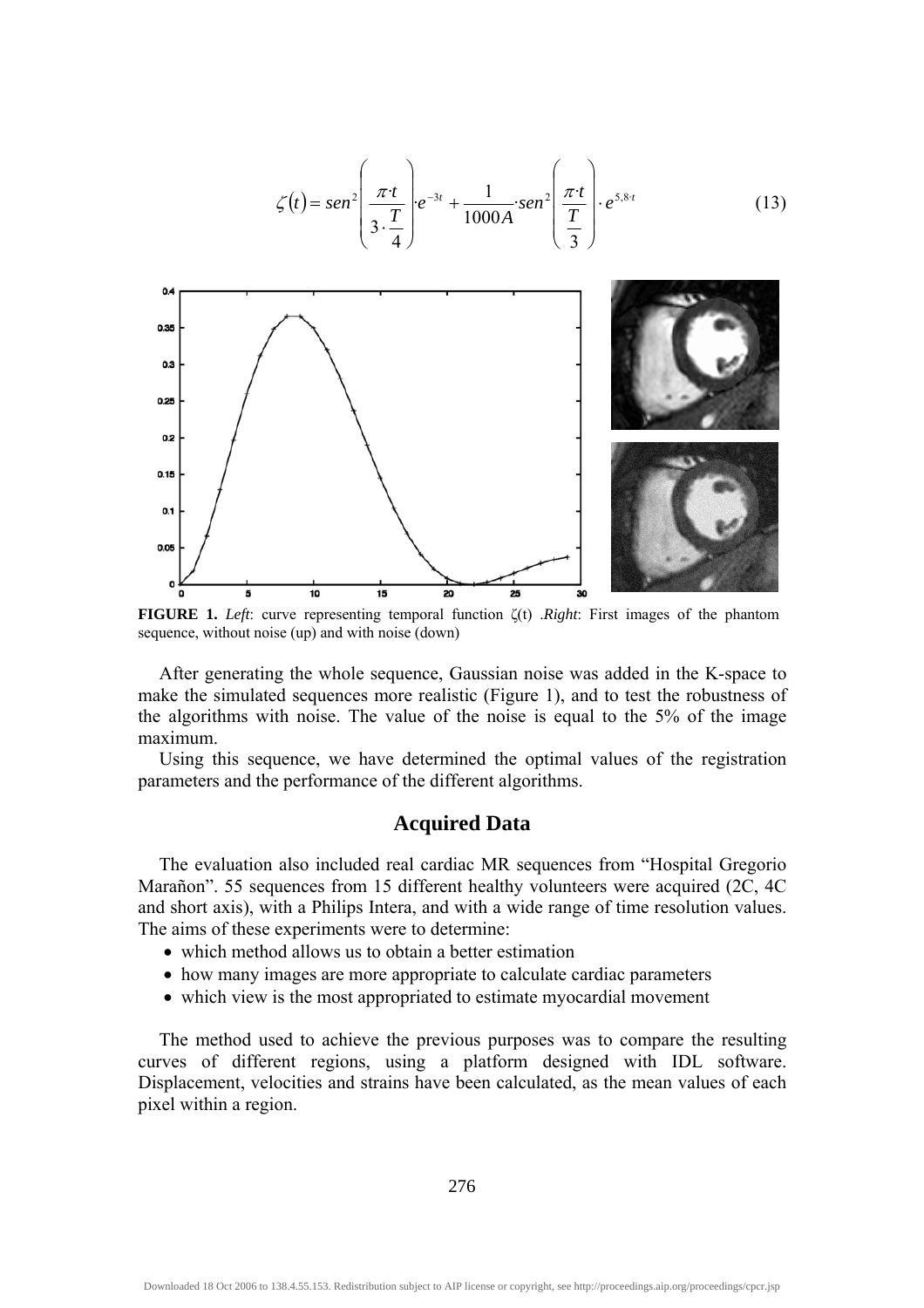# **RESULTS**

## **Simulated data**

With simulated data, the accuracy of the motion estimation was measured using a *warping index*, as the mean geometric error between the true and the recovered deformation.

$$
\varpi = \sqrt{\frac{1}{\|T\| \|R\|} \sum_{k \in T} \sum_{i \in R} \|\mathbf{g}(k, \mathbf{i}) - \mathbf{g}_{\mathbf{0}}(k, \mathbf{i})\|^2}
$$

 As we can see on table 1, the minimum error is produced by the spatio-temporal algorithm, using Criterion A as similitude criterion. Experiments were done using three different values of *h,* knot spacing where *splines* are placed. Best results were obtained with a grid spacing of 8 pixels, which is approximately equivalent to 1 cm

| <b>TABLE 1.</b> Error (pixel)             |       |             |       |         |                   |       |       |                   |       |  |  |  |
|-------------------------------------------|-------|-------------|-------|---------|-------------------|-------|-------|-------------------|-------|--|--|--|
| <b>Algorithm</b> Consecutive Registration |       |             |       |         | Spatio-Temporal A |       |       | Spatio-Temporal B |       |  |  |  |
| Distance                                  | 4     | $\mathbf x$ |       | 4       |                   |       |       |                   |       |  |  |  |
| Error                                     | 1.558 | -1.456      | 1.492 | 1 1 2 7 | 1 0 3 1           | 1.065 | 1.805 | 1.501             | 1.511 |  |  |  |

Next step was to add noise to the sequence. In this case, we can notice that the error committed estimating movement increases, but the values are acceptable, specially using the spatio-temporal algorithm with Criterion A.

|           | <b>TABLE 2.</b> Error in sequences with noise (pixel) |                   |       |                          |       |
|-----------|-------------------------------------------------------|-------------------|-------|--------------------------|-------|
| Algorithm | <b>Consecutive reg</b>                                | Spatio-Temporal A |       | <b>Spatio-Temporal B</b> |       |
| Distance  |                                                       |                   |       |                          |       |
| Error     | 3.726<br>2.413                                        | 1 859             | 1 353 | 4.524                    | 2.653 |

Looking at Fig. 2, we can notice that the main cause of the error is the longitudinal movement estimation. That is because the lack of texture information within the myocardium wall, that makes difficult to find the correct transformation.

# **Acquired Data**

With the post-processing tools, registered sequences were analyzed. ROIs (Regions Of Interest) were defined on the first frame of the sequence along the myocardium wall obtaining displacement, velocity and strain curves, as the mean of the value of each pixel within the ROI Assessing these graphics and the numerical values, of the parameters, we concluded: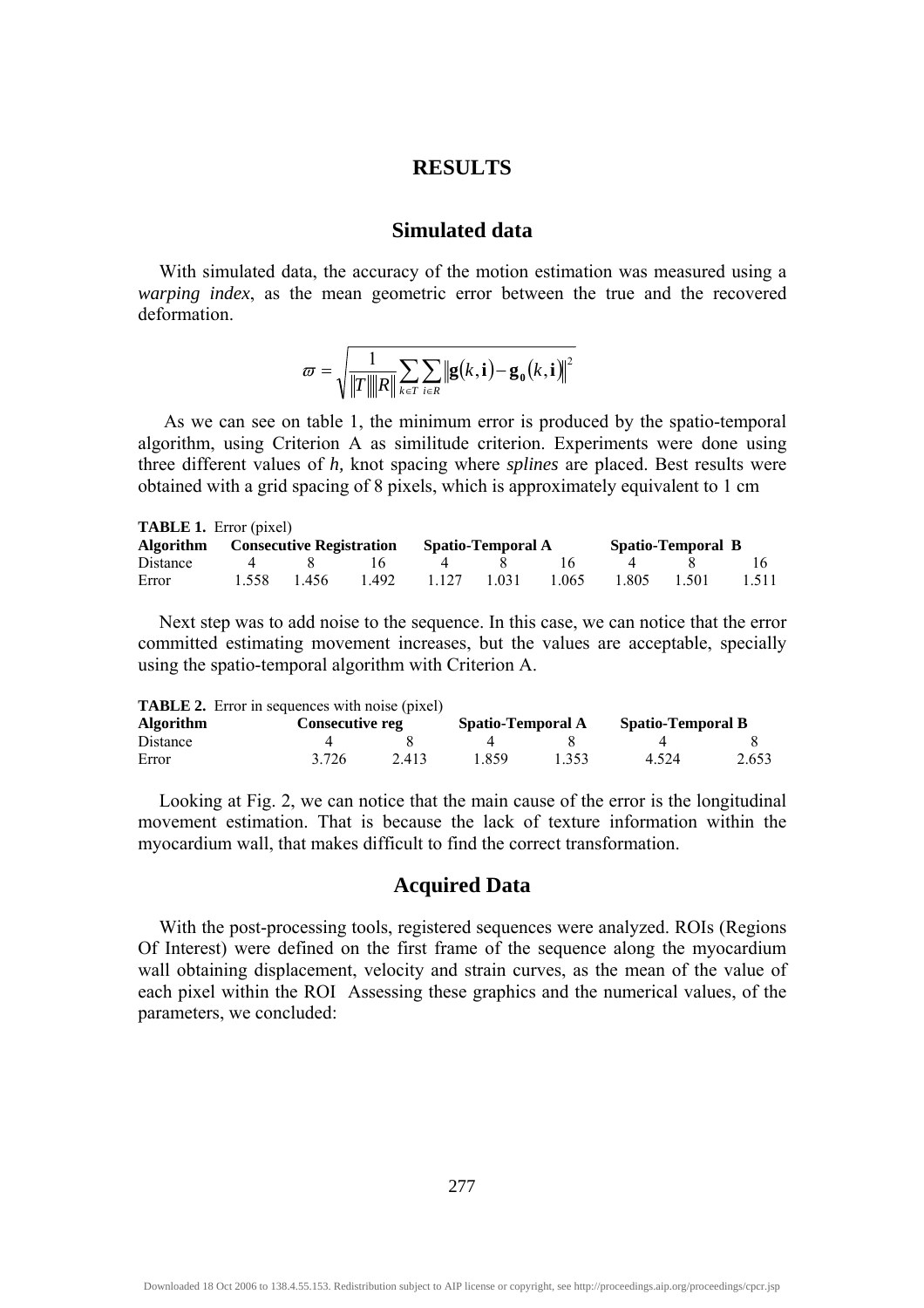

**FIGURE 2.** Original and recovered radial movement (*left)* and circumferential movement *(right)* using consecutive and spatio-temporal algorithms.

- The optimum number of frames per sequence to estimate cardiac movement is 60-70. If we had more images to represent cardiac cycle, SNR ratio would increase. That is because the sequences are acquired with the patient in apnea, so the acquisition time must not increase. This issue forces us to balance image quality and spatial resolution, making more difficult to find the correct transformation. On the other hand, if sequences with fewer frames were acquired, temporal resolution would decrease, so information would be insufficient to analyze movement.
- Results with spatio-temporal and consecutive registration were similar, providing the spatio-temporal method more temporal smoothness. In order to know which one works better on real sequences it will be necessary to compare them with a gold-standard technique, as HARP algorithms.
- Finally, the more appropriate sequences to estimate left ventricular movement are short-axis ones. The radial movement estimation is more accurate, as in previous experiments with synthetic data. The reason is also the similarity among myocardium textures.

Figure 3 shows the curves of the three parameters for a short axis sequence of 60 frames. Six ROIS were defined, covering the whole myocardium wall, resulting six different curves.

## **CONCLUSIONS**

In this work two methods for cardiac movement estimation, based on non-rigid registration have been described. Two types of experiments have been done, ones with a generated synthetic sequence and others with real MR sequences, so we can conclude:

- MR cine sequences provide good movement estimation, but more accurate on radial than on circumferential and longitudinal direction, because the lack of details within myocardial wall
- With synthetic data, best results were obtained applying the spatio-temporal registration, and separating basis functions 8 pixel (1 cm)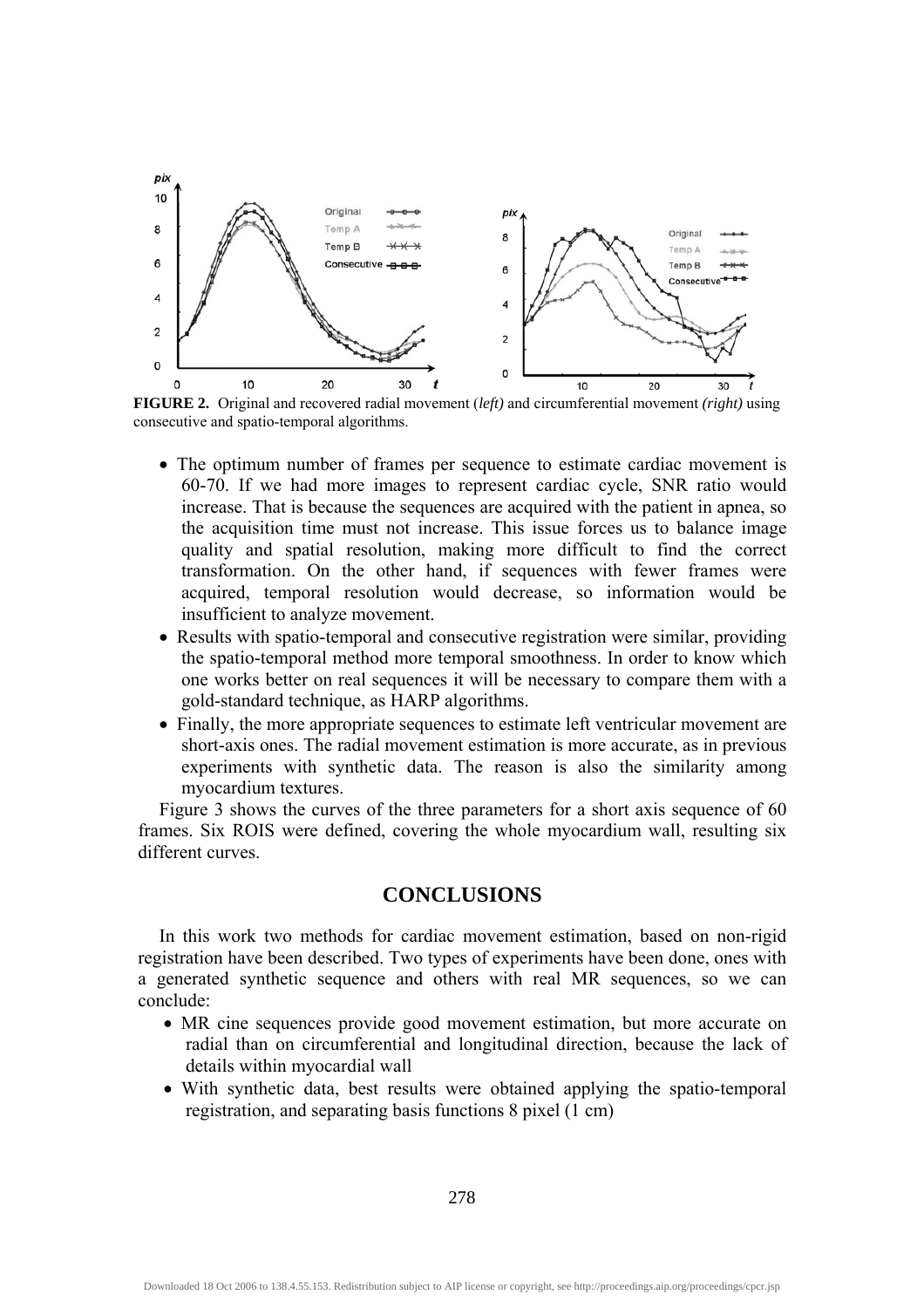

• Further evaluation with gold-standard techniques will be necessary in real data, in order to determine which method provides better results

(left) and the circumferential one (right)

## **ACKNOWLEDGMENTS**

This work has been partially founded by the Spanish Health Ministry (Instituto de Salud Carlos III) grant PI041495 and PI 052204.

#### **REFERENCES**

- 1. Ledesma-Carbayo, M.J., et al., *Spatio-temporal nonrigid registration for ultrasound cardiac motion estimation.* IEEE Trans Med Imaging, 2005. **24**(9): p. 1113-26.
- 2. Kybic, J., *Elastic Image Registration using Parametric deformation Models*. 2001. Ph.D Thesis, Ecole Polytechnique Federale de Lausanne: Lausanne.
- 3. Papademetris, X., et al., *Estimation of 3-D left ventricular deformation from medical images using biomechanical models.* IEEE Trans Med Imaging, 2002. **21**(7): p. 786-800.
- 4. Ozturk, C., J.A. Derbyshire, and E.R.M. McVeigh, *Estimating motion from MRI data.* Proceedings of the IEEE, 2003. **91**(10): p. 1627-1648.
- 5. Chandrashekara, R., R.H. Mohiaddin, and D. Rueckert, *Analysis of 3-D myocardial motion in tagged MR images using nonrigid image registration.* IEEE Trans Med Imaging, 2004. **23**(10): p. 1245-50.